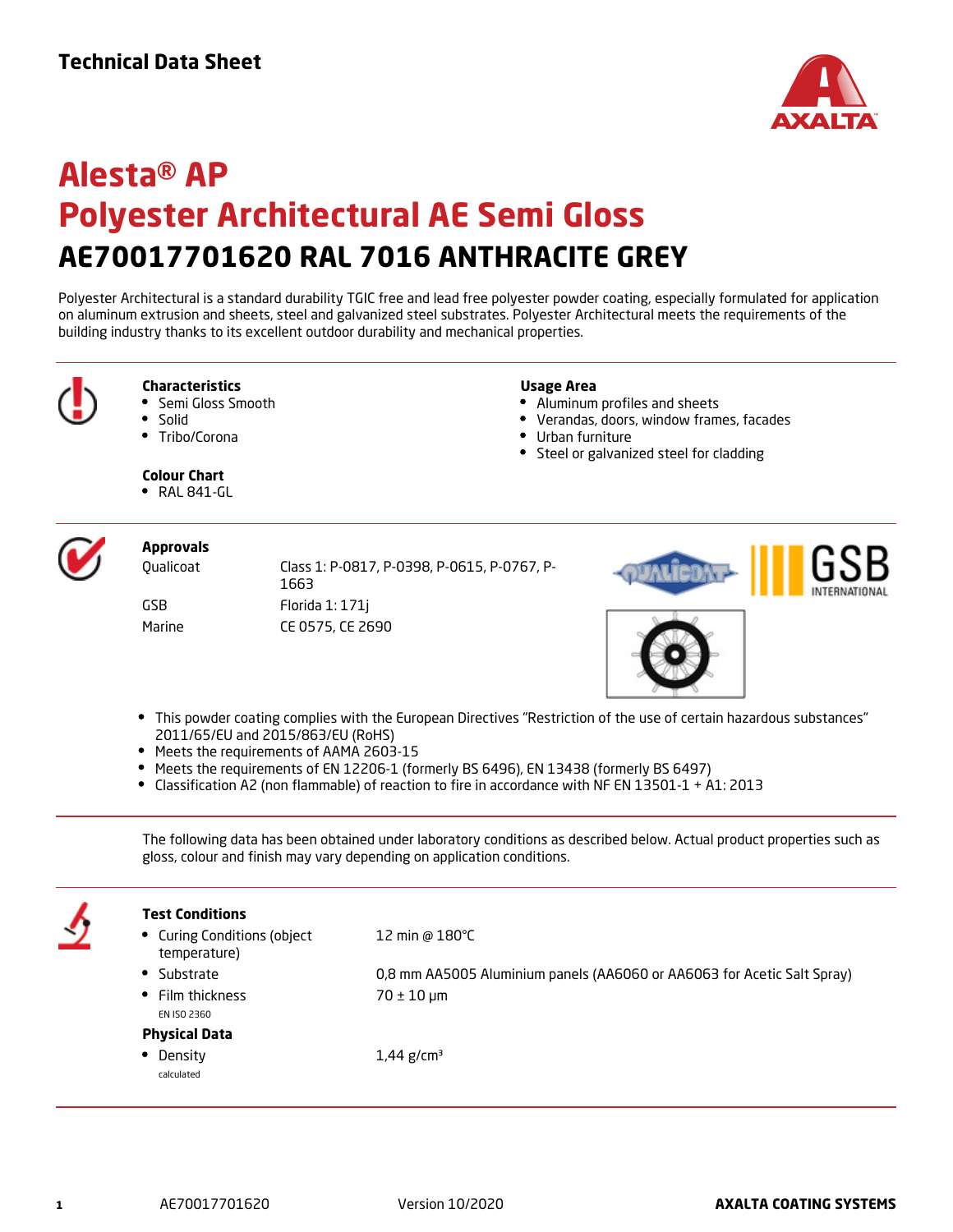# **Technical Data Sheet**



| <b>Product Performance / Film Properties</b>             |                                                                                                                                           |
|----------------------------------------------------------|-------------------------------------------------------------------------------------------------------------------------------------------|
| Gloss $\omega$ 60 $^{\circ}$<br>EN ISO 2813              | $72 \pm 5$                                                                                                                                |
| Impact Resistance<br>EN ISO 6272 / ASTM D2794            | 2,5 Nm / 22 inch-pound                                                                                                                    |
| Adhesion<br>EN ISO 2409                                  | GT <sub>0</sub>                                                                                                                           |
| <b>Buchholz Hardness</b><br>EN ISO 2815                  | 80                                                                                                                                        |
| Erichsen Cupping<br>EN ISO 1520                          | 5 mm                                                                                                                                      |
| <b>Cylindrical Mandrel Bending</b><br>EN ISO 1519        | $5 \text{ mm}$                                                                                                                            |
| Kesternich (SO2) 30 cycles<br>EN ISO 3231                | No change                                                                                                                                 |
| Acetic Salt Spray 1000 h<br>EN ISO 9227                  | Maximum 16 mm <sup>2</sup> infiltration over a scratch length of 10 cm                                                                    |
| Resistance to Boiling Water                              | No defect or peeling after 2 hours                                                                                                        |
| Humidity Chamber 1000 h<br>EN ISO 6270-2                 | No blistering                                                                                                                             |
| <b>Mortar Resistance</b><br>EN 12206-1                   | No change (in accordance with Qualicoat requirements)                                                                                     |
| Weathering - Florida<br>EN ISO 2810                      | 1 year, Residual gloss ≥ 50%, Colour change $\Delta E$ : According to Qualicoat<br>requirements, Colour Change ΔL*, ΔC*: According to GSB |
| Accelerated weathering - Xenon<br>lamp<br>EN ISO 16474-2 | 1000 hours, Residual gloss ≥ 50%, Colour change ∆E: According to Qualicoat<br>requirements                                                |
| Accelerated Weathering - QUV(B)<br>EN ISO 16474-3        | 300 hours, Residual gloss $\geq$ 50%                                                                                                      |



# **Curing Conditions (object temperature)**

Can be cured using a variety of methods, e.g. IR, convection, combi ovens. In direct gas ovens, combustion by-products may cause significant colour changes (for specific advice, please contact us).

7-22 min @ 190°C 12-32 min @ 180°C 17-37 min @ 170°C

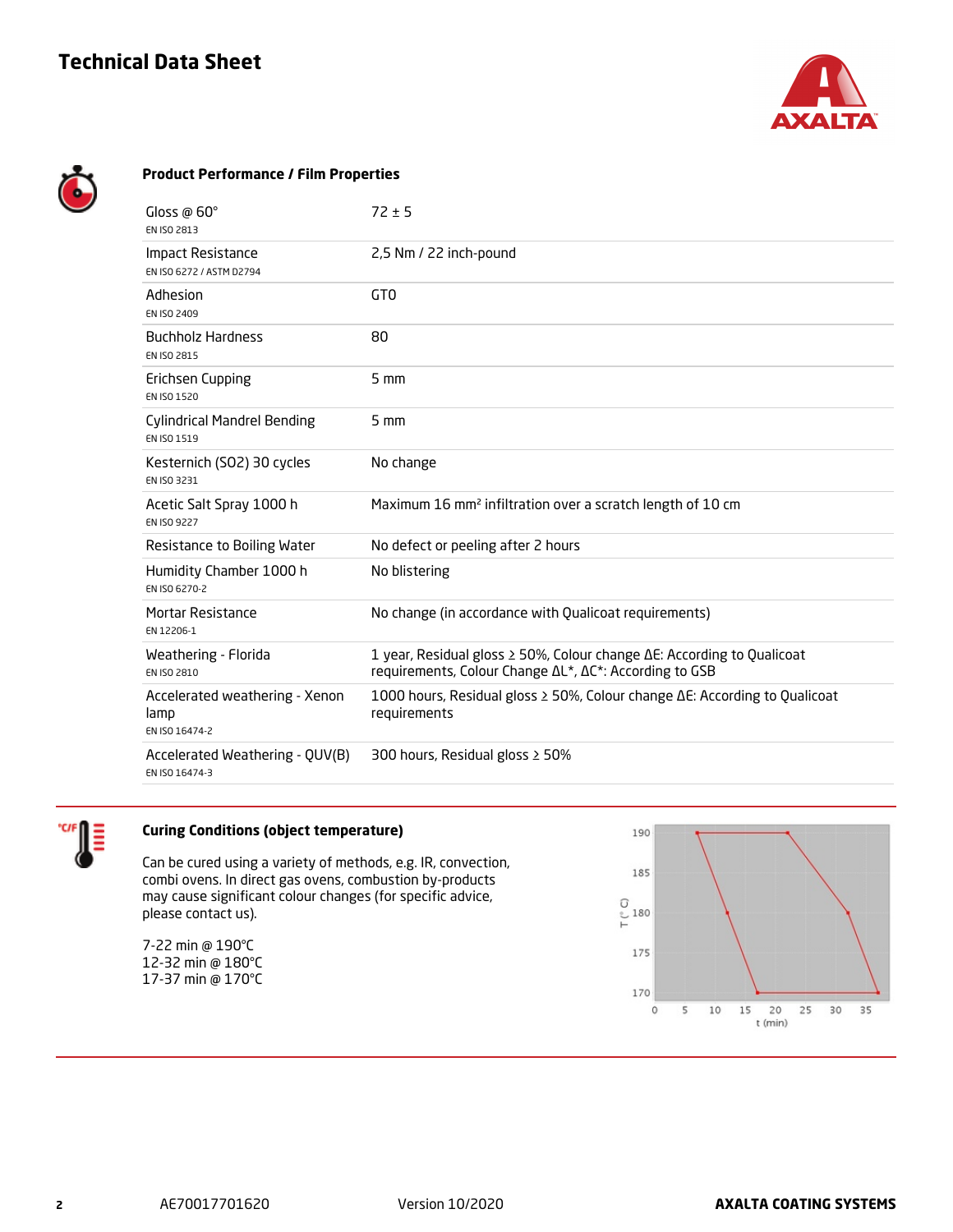# **Technical Data Sheet**





## **Storage Stability**

#### 36 months/35°C

Shelf life applies to materials stored in sealed plastic bags under dry and cool conditions.



#### **Substrate Preparation**

- On aluminium, steel and hot-dip galvanized steel: both chemical pre-treatment and mechanical surface preparation are compatible with Polyester Architectural. Surface preparation should be chosen according to type of substrate and required performance.
- On steel and hot-dip galvanized steel, corrosion resistance may be further enhanced by the use of our Alesta® ZeroZinc protective primers (please contact us for further information).
- The suitability of the surface preparation should be tested by the coater beforehand using appropriate test methods. Reference should be made to guidelines issued by Qualicoat, Qualisteelcoat and GSB.



## **Application**

- Do not mix this product with other powder coatings.
- Substrate should be correctly cleaned before use.
- Can be applied with manual or automatic guns.
- Film thickness: application settings will depend upon the geometry of the object being coated as well as the required film thickness. It is the responsibility of the applicator to make the appropriate adjustments. Certain colours should be applied at higher film thickness to ensure full coverage and therefore colour homogeneity. Below this limit, colour variation may occur due to differences in film thickness.
- Great care is taken during our manufacturing process but small variations in colour and/or appearance are unavoidable with effect colours. Therefore we recommend that a single batch of powder coating should be used to coat parts that will be subsequently assembled together. Differences are more likely with effect powder coatings such as metallic, pearlescent, speckled, textured and combinations thereof. Differences will be more easily visible on large coated parts such as cladding panels, flat sheets etc.
- Recycling of the powder: possible up to 30 % with exception of some metallic and pearlescent products (please contact us for details).



#### **Comments**

- Certain chemicals or domestic cleaning products may cause damage to the appearance of the coating. We recommend testing a small inconspicuous area first to confirm suitability.
- For maintenance of material coated with Polyester Architectural powder coating, it is extremely important to follow our recommendations (defined in the Alesta® AP warranty document).
- Strict implementation of the correct maintenance procedure is needed to maintain the validity of the warranty and the decorative appearance of the coating.
- Coated parts should be packed after they are fully cooled using suitable materials that are free of plasticizers. Packaged parts should be stored under cover to avoid the formation of condensation (for example under plastic wrapping film) which could result in permanent marks on the surface of the coating.